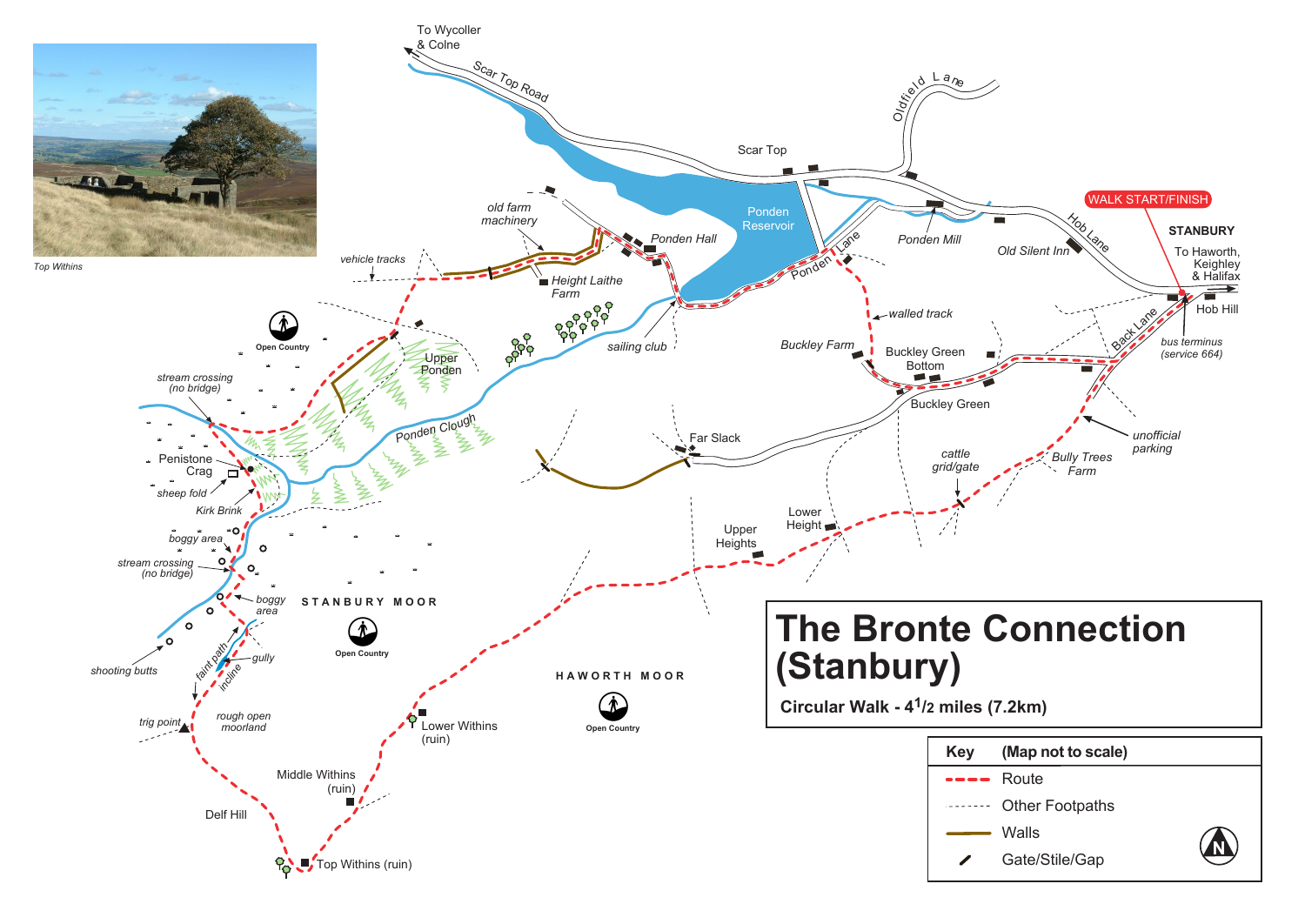# **Countryside & Rights of Way**

www.bradford.gov.uk

# **The Bronte Connection (Stanbury)**

# **41/2 miles (7.2km) - circular walk**

# **Start Point**

Stanbury bus terminus, Hob Hill at the western end of Stanbury Main Street.

# **Public Transport**

A regular hourly bus service 664 operates Monday to Saturday to Stanbury from Keighley bus station via Haworth; there is no Sunday service. For further details contact Metroline: 0113 245 7676.

# **Car Parking**

Very limited parking near to the bus terminus. There is however an informal parking area 300yds up Back Lane (see map), where the walk route passes by, so you can start your walk from there. Please park with care and consideration, do not block field gates or access tracks.

# **Walk Information**

The walk is suitable for most reasonably fit occasional walkers; has the added attraction of linking three important sites associated with Emily Bronte's novel, 'Wuthering Heights'. Starting with an easy first 13/4 miles (3km) following the Pennine Way over Haworth Moor to Top Withins Farm. As you make your way across Wuthering Heights on Stanbury Moor the terrain changes to rough open moorland with long heather, the occasional boggy section and the crossing of two streams, which both have no bridge. The return journey is a little easier across rough moorland grass, following footpaths and farm tracks as you make your way down past Ponden Reservoir, to your finish back at Stanbury bus terminus.

You will require good wind and waterproof clothing, along with strong waterproof walking boots, a South Pennines OL21 ordnance survey map and a compass could also prove invaluable as you cross open country, especially if mist, fog or low cloud is expected. Food and drink are also recommended.

Compass bearings given in the walk instructions are for a guide only and should be checked by the individual walker on the day of their walk.

# **Dogs**

Due to restrictions across open country between Top Withins Farm and Penistone Crag on Stanbury Moor, dogs are not permitted on this walk.

# **The Walk Route**

From Stanbury bus terminus, walk up Back Lane (the narrow lane leading uphill from the bus terminus), at the first road junction continue straight ahead, following the road as it changes from a hard surface to a rough track and eventually past the rough informal parking area. Just beyond the parking area the rough track divides, take the right hand track uphill to the gate and cattle grid at the top of the incline. Go through the gate and out onto open moorland to where the track divides into three, once again follow the right hand track and continue uphill all the way until you reach Top Withins farm (ruin), 1 <sup>1</sup>/2 miles ahead, passing as you go the former farm houses at Lower and Upper Heights. On reaching Top Withins Farm, which is thought to be the setting for Emily Bronte's Wuthering Heights, walk round to the rear of the building and take the narrow, well defined path leading steeply uphill from the building, walking in a north-westerly direction. Follow this narrow path, which will eventually lead you to the trig point above Delph Hill (444m/1456ft above sea level). To continue stand at the trig point in the direction you arrived and turn sharp right on a compass bearing of 40º, to walk in a north easterly direction on a narrow but well worn path through the heather, heading towards the white painted houses, which can be seen on the far distant hillside. After only a short distance, near to the mounds of exposed peat on your right, the path through the heather is less obvious as you make your way down the incline, still walking in the general direction of the distant white painted houses on a compass bearing of 40°.

Nearing the bottom of the incline just below the gully on your left, another path crosses from left to right, here turn sharp left on a compass bearing of 312°, to walk in a north westerly direction across a small water course at the bottom of the gully to continue straight ahead a short distance to a stream adjacent to the line of shooting butts. Here turn right and follow the stream and shooting butts along the often boggy path on a compass bearing of 20° in a north easterly direction for approx 200 yds/182 m, which will eventually lead you to a narrow man made stream crossing, marked by two metal posts. Cross the stream and turn right on the opposite side to follow the faint path past two shooting butts, still walking on a compass bearing of 20°.

After a short distance the whole of the Worth Valley opens up in front of you, here the path divides. Our route is to the left, uphill following the well-worn footpath along the escarpment of Kirk Brink and soon passing between Penistone Crag on your right and the dry stone wall remains of a sheepfold on the left. Continue along the path as it eventually turns right and crosses a stream.